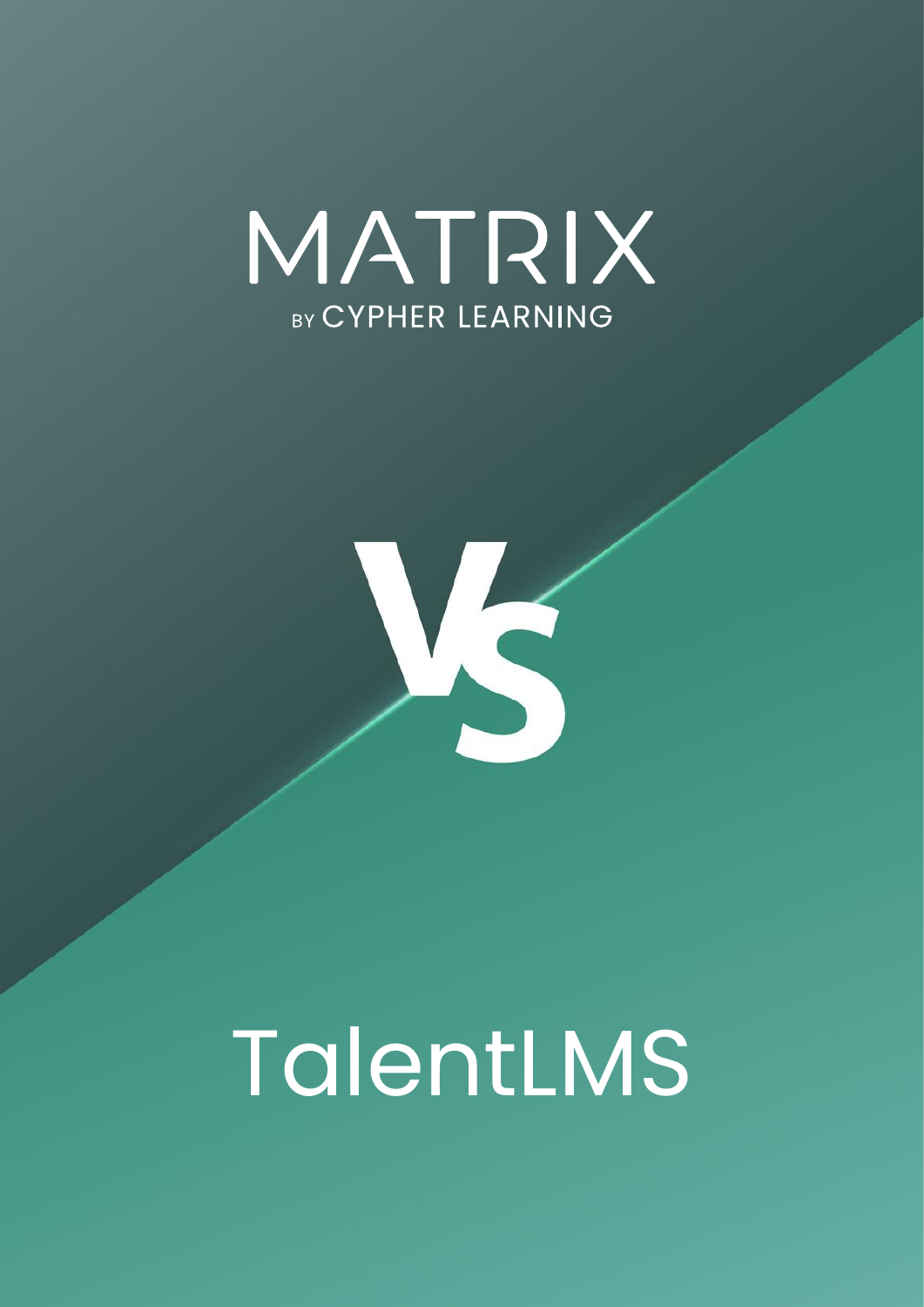# **Table of Contents**

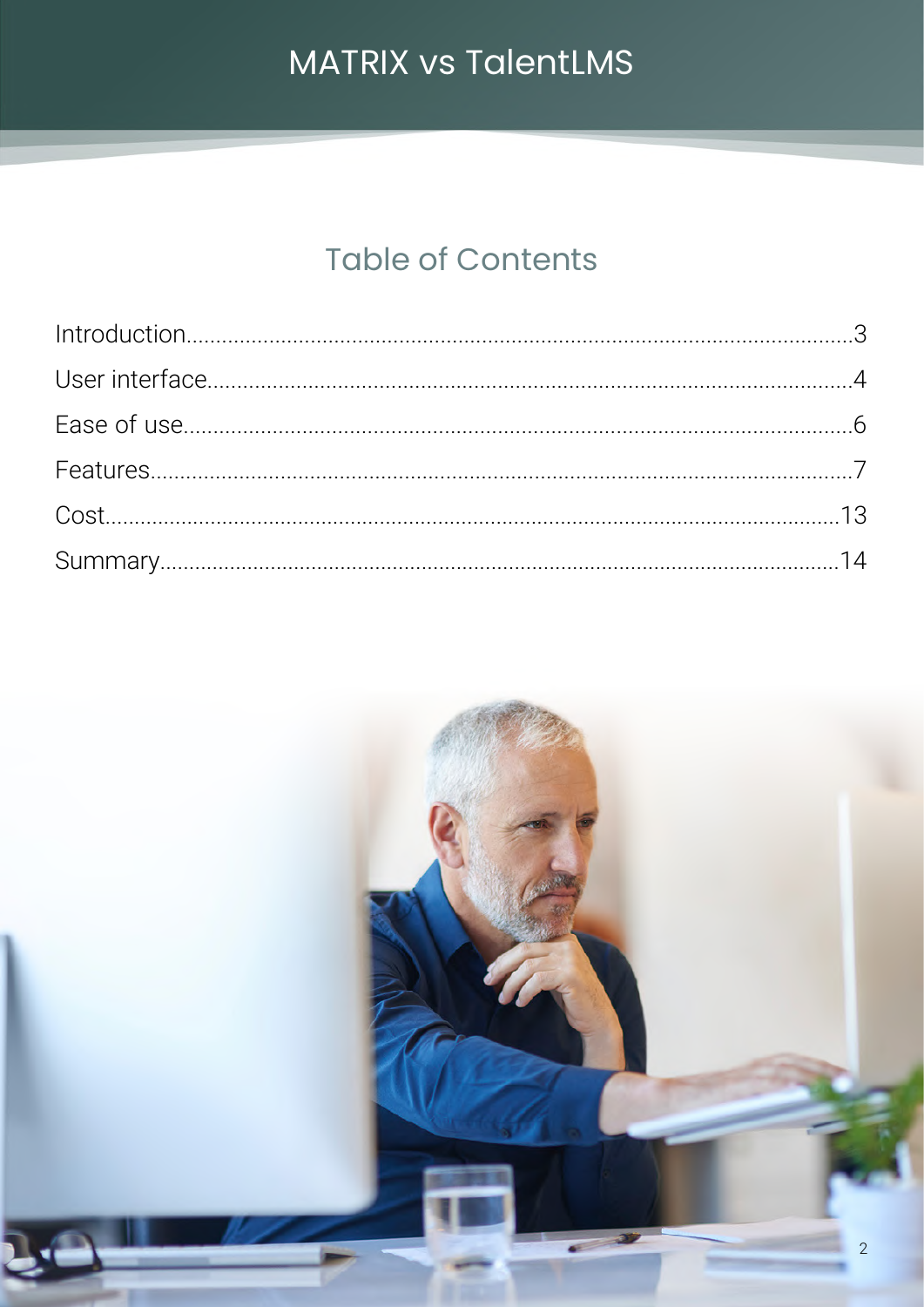# <span id="page-2-0"></span>Introduction

This is a detailed comparison between MATRIX and TalentLMS, taking into consideration the features, functionality, and cost of each platform.

MATRIX is a learning management system (LMS) for use by small and medium-sized businesses, as well as large corporations. MATRIX helps companies manage all training activities, such as creating and delivering training content, evaluating employee performance, training clients and partners, and selling online courses. MATRIX is a product of CYPHER LEARNING, a company that specializes in providing learning platforms for organizations around the world.

TalentLMS is a cloud-based learning management system for small and medium-sized businesses, owned by Epignosis LLC.

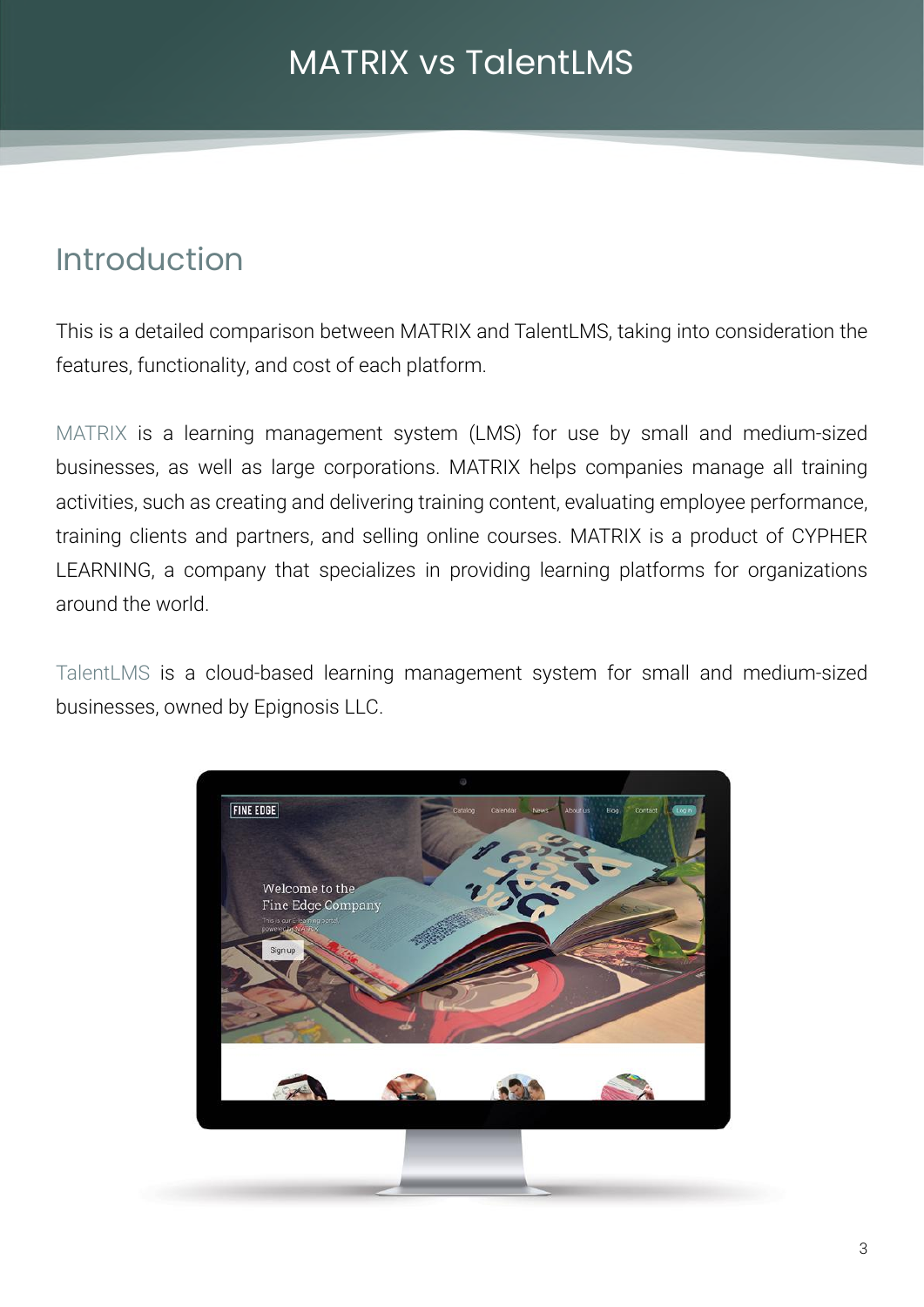# <span id="page-3-0"></span>User interface

The MATRIX interface has an intuitive and responsive design that automatically adjusts based on the type of device. The TalentLMS interface aims for simplicity, but it is unresponsive and not as visually attractive. MATRIX also has a unique "activity display" feature that indicates the level of activity within courses and groups using a pulsing indicator on their tiles together with real-time widgets that scroll through the latest activities.

For example, MATRIX provides tile-based dashboards for learners, instructors, and administrators and a graphical course, resources, and users catalog. The TalentLMS interface is mostly text-based and lacks a graphical users and resources catalog. There is no graphical dashboard for administrators.

MATRIX provides a simple pop-out navigation, that facilitates access to courses, groups learning paths, and other important areas of the site by simply hovering over the left menu.

The TalentLMS navigation is less intuitive. For example, users can access the main calendar and all events only from the home page where they can click on the calendar button that opens a separate page.

The student dashboard has a tile-based structure that displays the courses with just a limited set of information such as the title, a short description, and the overall progress. In the course, learners don't have access to a tile view of modules and they can't see an overview of the course content.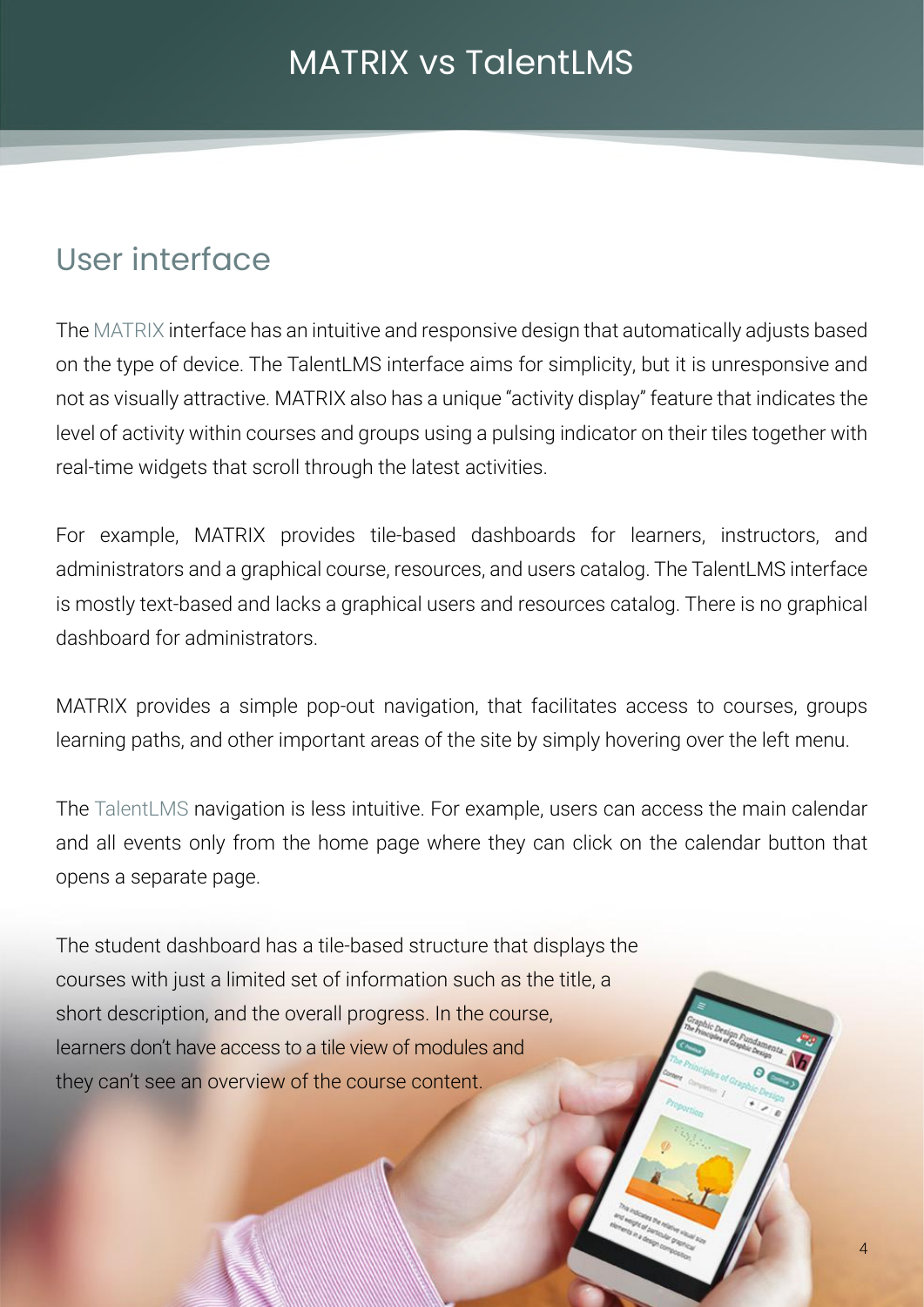When a learner is viewing a course page, it is hard to navigate between different areas of the course since it is missing the navigation bar. The platform also does not have a full-screen option, which might make it harder to navigate.

The MATRIX course layout offers an attractive way of organizing learning content into modules and sections, that can be displayed as rows or tiles. Learners can also see which courses and sections award badges, points, and certificates.

The TalentLMS course layout does not show the learners' progress through modules or units, they can only see their progress for the entire course. There is no separate section for resources, collaboration tools, and other important course areas that are visible to learners. They can only access a dropdown menu from the site header that displays the content outline of the course.

MATRIX is available in more than 40 languages and provides native mobile apps for iOS and Android. Companies can also choose to have their own branded mobile apps. TalentLMS has more than 30 languages and native mobile apps for iOS and Android, but no branded app option.

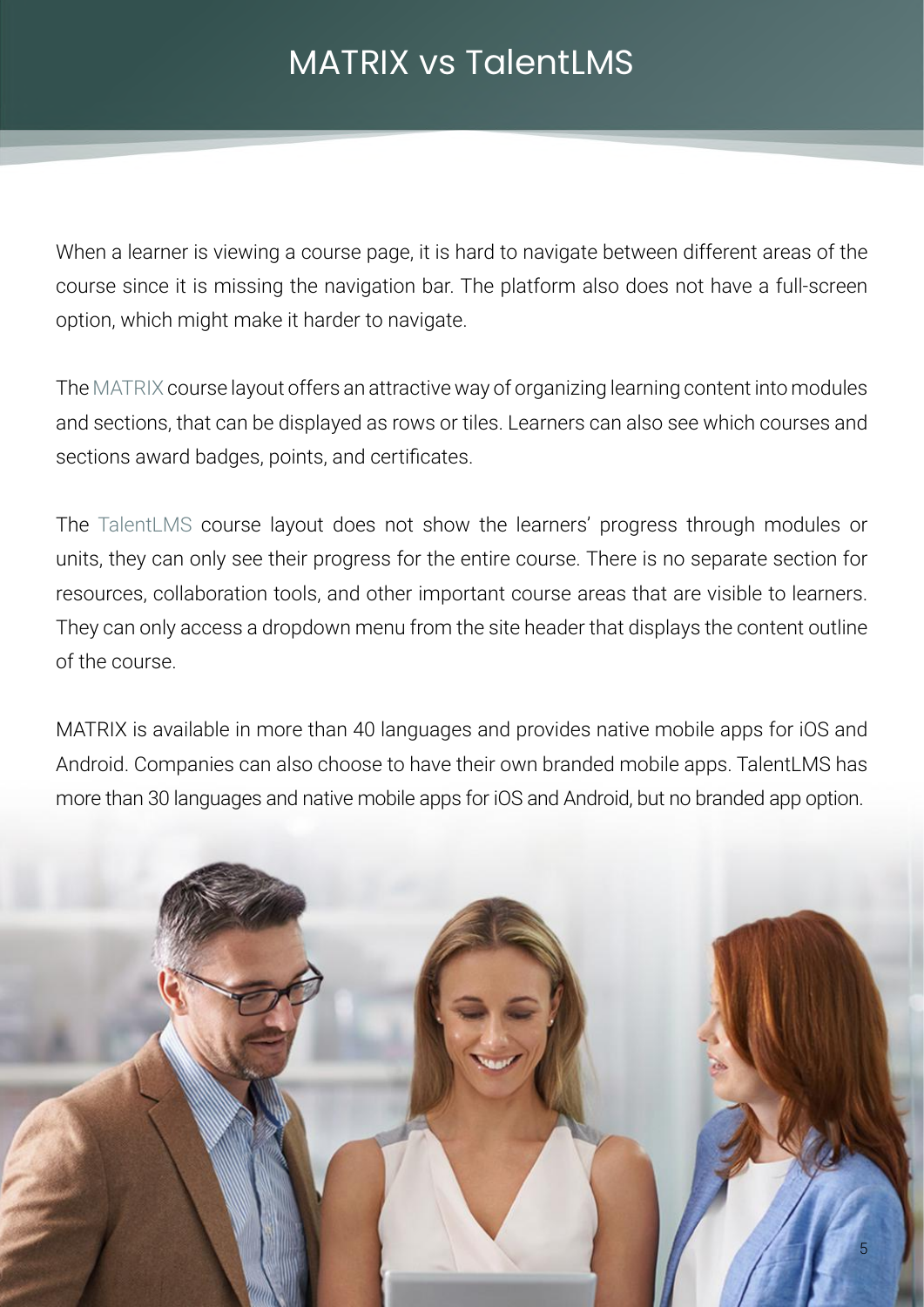# <span id="page-5-0"></span>Ease of use

MATRIX is very intuitive and easy to use. In addition, it includes an online help center with videos, getting started guides, and searchable help content. MATRIX also has a rapid response support forum where staff members typically respond to questions within 15-30 minutes during business hours 24/5.

TalentLMS is relatively easy to understand, has a help center with guides and a support center where users can ask questions and make suggestions.

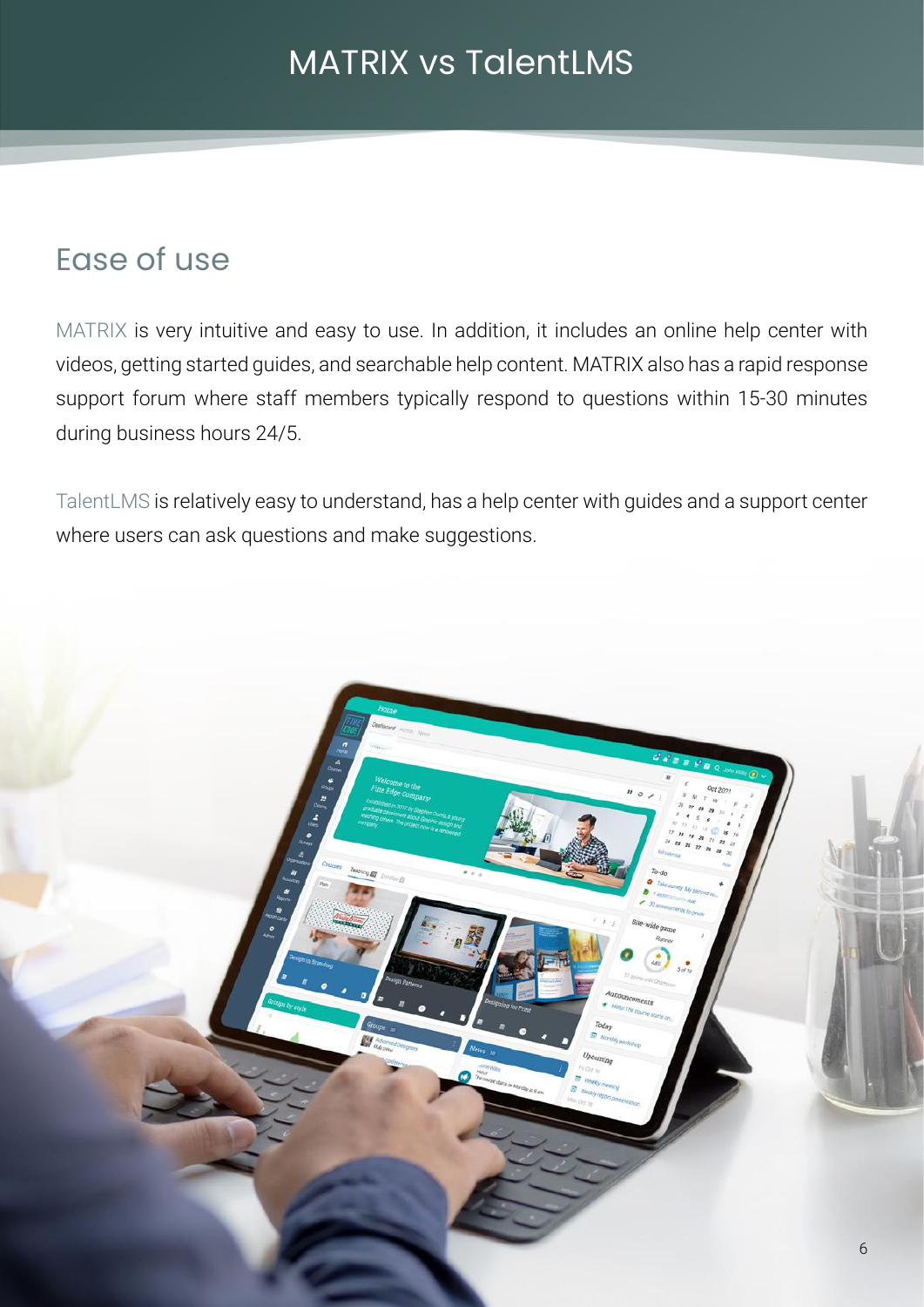# <span id="page-6-0"></span>Features

MATRIX helps companies manage all learning activities, including delivering effective training, evaluating employee performance, facilitating collaboration, or selling online courses.

TalentLMS does not include many of the essential features that companies require for training such as competency-based learning to track learners' performance or an advanced automation feature.

## Evaluating learners

MATRIX provides 15 assessment types such as quizzes, surveys, essays, debates, team, Dropbox, and discussion. Instructors have few options for evaluating learners in TalentLMS, more specifically lacking essays, debate, discussion, offline, team assessments, and more.

MATRIX supports competency-based learning, helping instructors make sure course content is compliant with the competencies they want to train and assess. TalentLMS doesn't offer a method of measuring competencies.

## Collaboration and communication

MATRIX makes it easy for instructors and learners to connect through various tools such as messages, web conferencing, chat, forums, groups, blogs, and more.

TalentLMS lacks many essential collaboration tools such as chat, teams, wiki, and social networking.

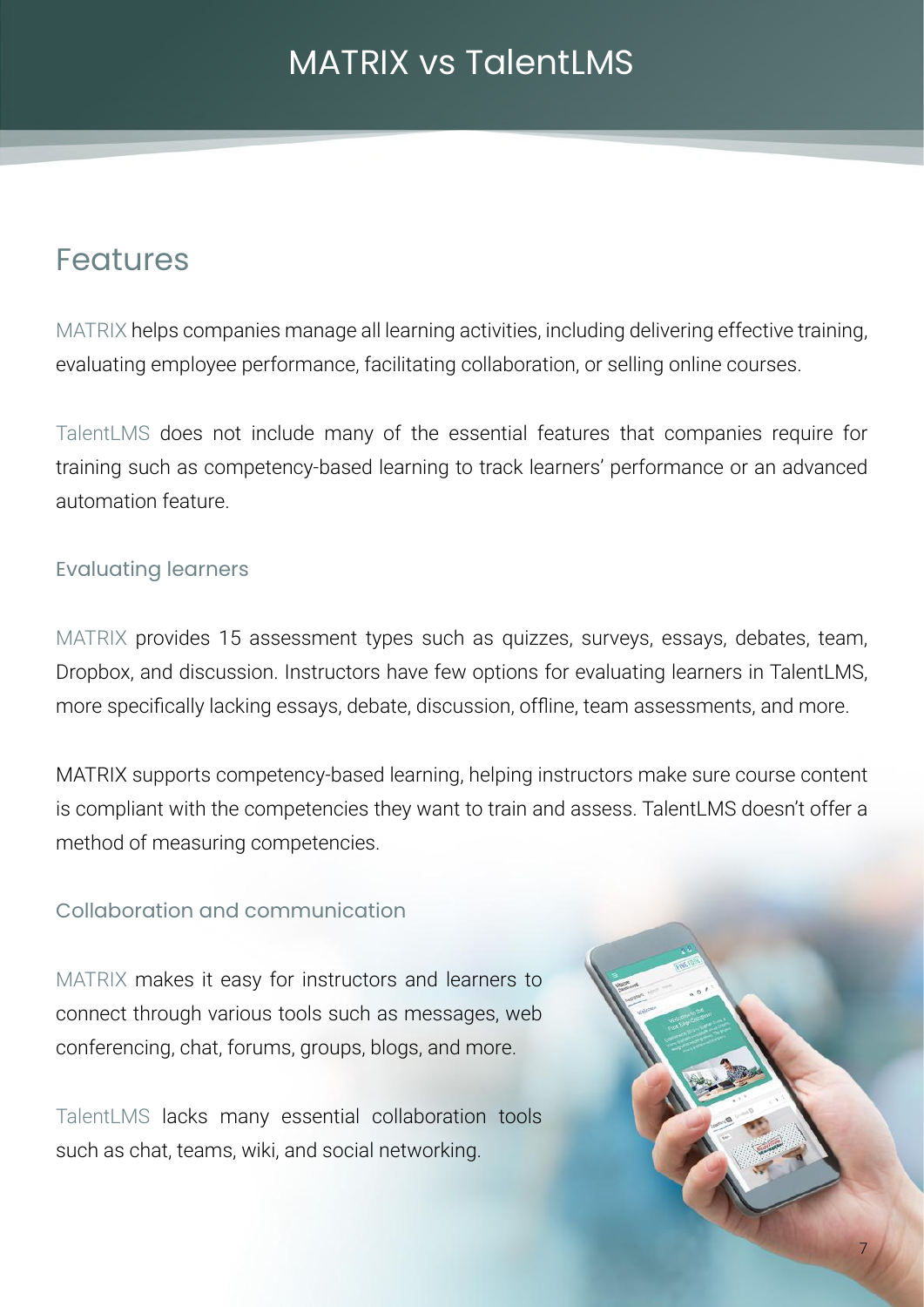## Analytics and reporting

MATRIX has a comprehensive set of built-in reports for administrators, managers, and instructors and also offers the possibility to create ad-hoc reports on users, courses, paths, organizations, awards, and more. In TalentLMS, only site administrators have access to reports and they can customize reports to give a full overview of learners' performance.

Compared to TalentLMS, MATRIX offers more built-in reports including revenue, course attendance, missing work, compliance, and a more advanced custom reporting feature. In addition, MATRIX offers the possibility to add custom report widgets to the main dashboard that offer key information at a glance.

#### Customization

MATRIX can be matched to any organization's brand by adding a personalized logo, URL, color scheme, terminology, custom CSS, and more. Companies can create their own custom MATRIX portal and use it as a central hub to showcase online courses, communicate company news, and manage events.

TalentLMS offers fewer customization options and the interface is outdated by today's standards. It offers a set of predefined themes, that are not so attractive, and the option to add CSS. There are no advanced color scheme customization options, and users can only change the main header color.

TalentLMS provides a customizable portal but is missing the many options that MATRIX has, such as the ability to use various panels, social media links, a public portal blog, a custom footer, and SEO features.

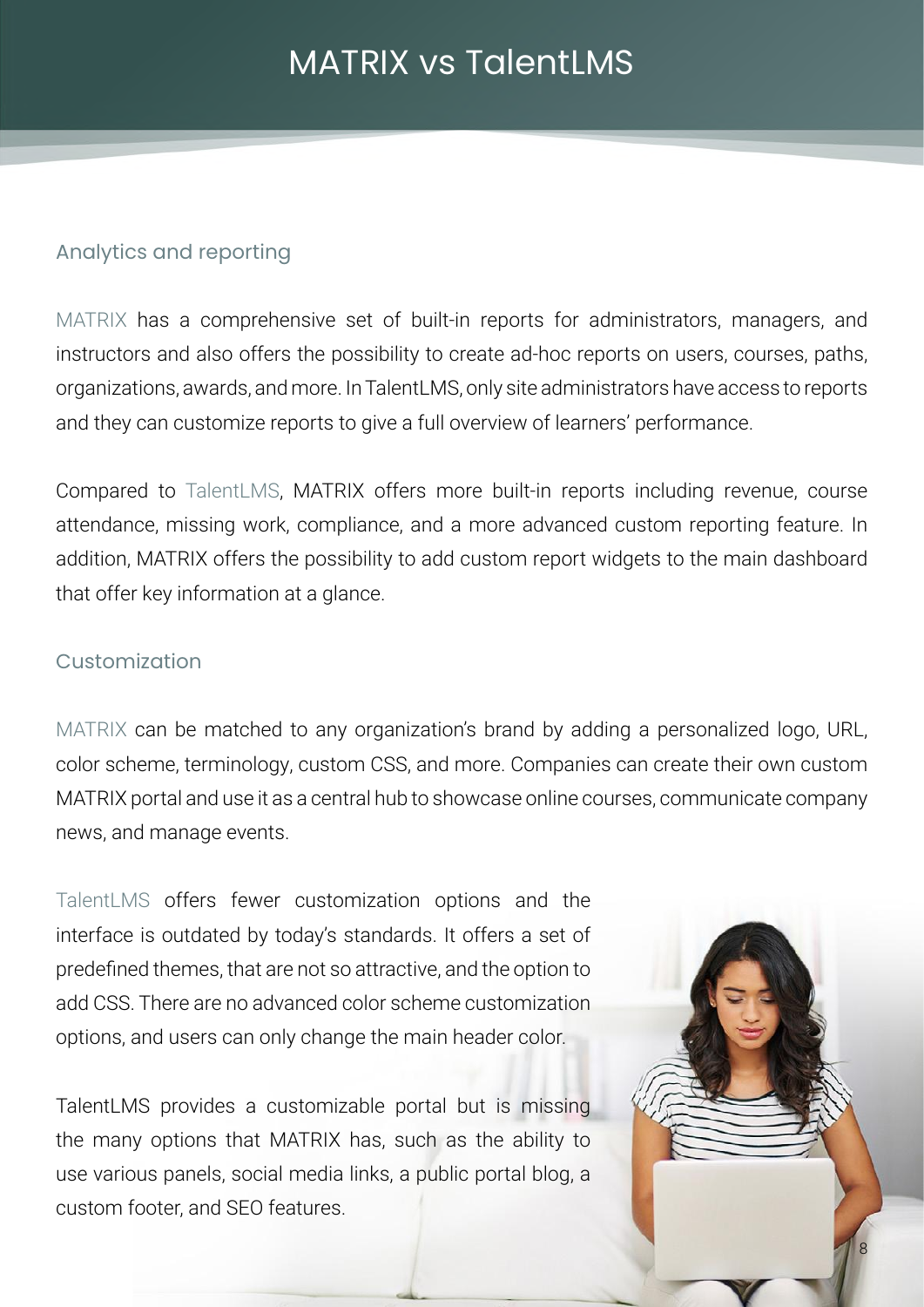#### Engagement

MATRIX makes training more engaging for learners through cutting edge features such as automation, gamification, and adaptive learning. Through the automation feature, users can add rules to different site areas such as courses, groups, learning paths, accounts, mastery, and e-commerce.

TalentLMS has some automation, but it's not as comprehensive compared to MATRIX. You can only set completion rules for courses, learning paths, and groups.

The MATRIX gamification feature is also more complex. While both platforms support badges, points, levels, and leaderboards for gamification, the feature available in TalentLMS lacks certain functionalities such as automation for levels and the possibility of adding site-wide and learning path games. Instructors cannot add team games in which groups compete as a team as in MATRIX. In addition, TalentLMS relies on an external tool, Badgr Backpack, for badge creation. MATRIX offers badge creation as a built-in solution that allows users to create more visually attractive custom badges.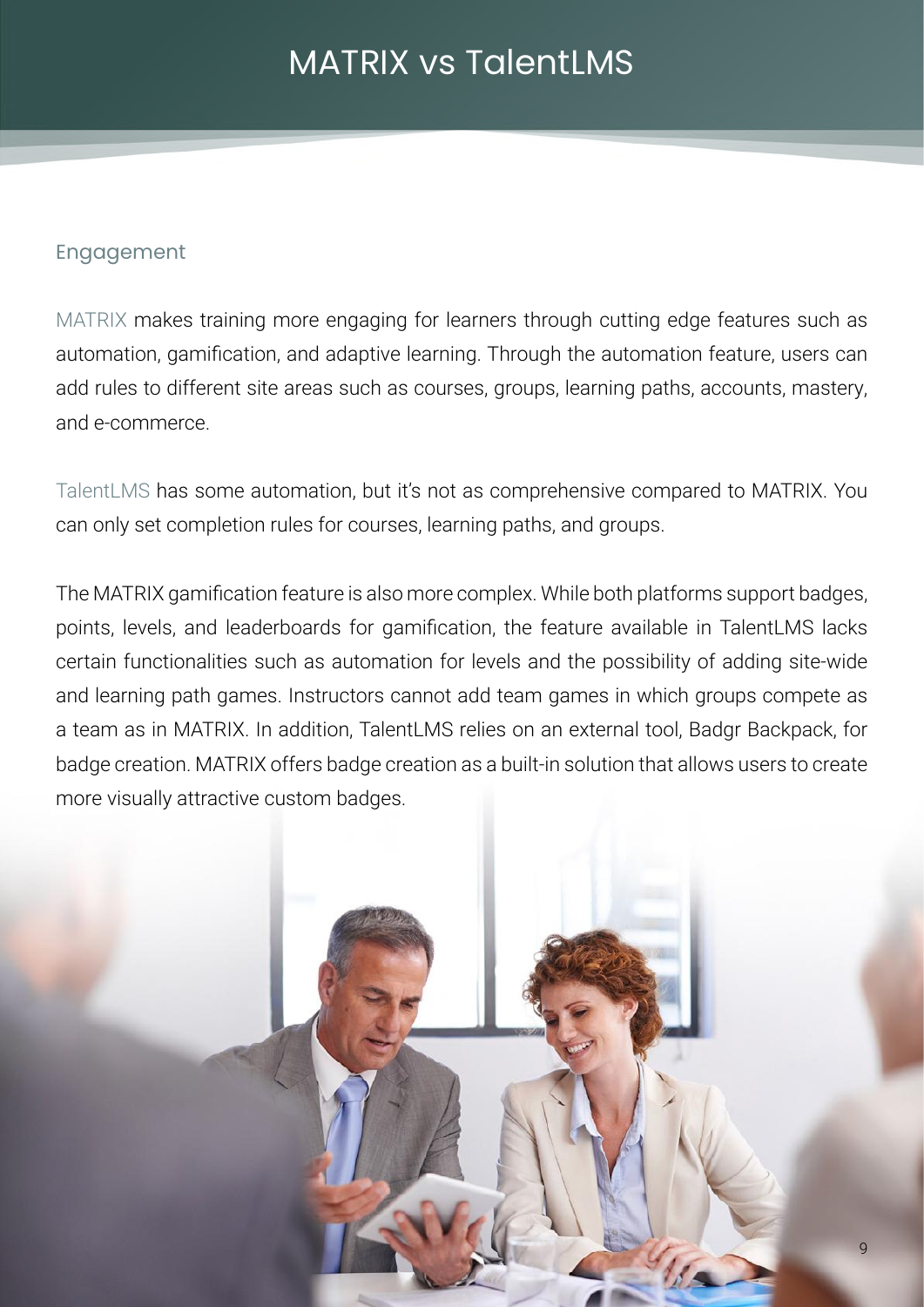#### E-commerce

MATRIX is a more comprehensive and flexible solution than TalentLMS when it comes to selling online courses. Companies can sell courses, learning paths, bundles, subscriptions, and even digital media through the built-in e-commerce feature. We also support more payment gateways such as PayPal, Stripe, PayUbiz, Authorize.net, PayU Latam, PagSeguro, and Purchase orders. Users can also market their courses through MATRIX by using course ratings and reviews, affiliate marketing, SEO features, and Mailchimp integration.

TalentLMS offers a smaller set of options as companies cannot sell digital media or learning paths. The only payment gateways available are PayPal and Stripe. At the same time, the only marketing tools available are course ratings and the ability to share the URL of the course, without offering support for an affiliate account type.

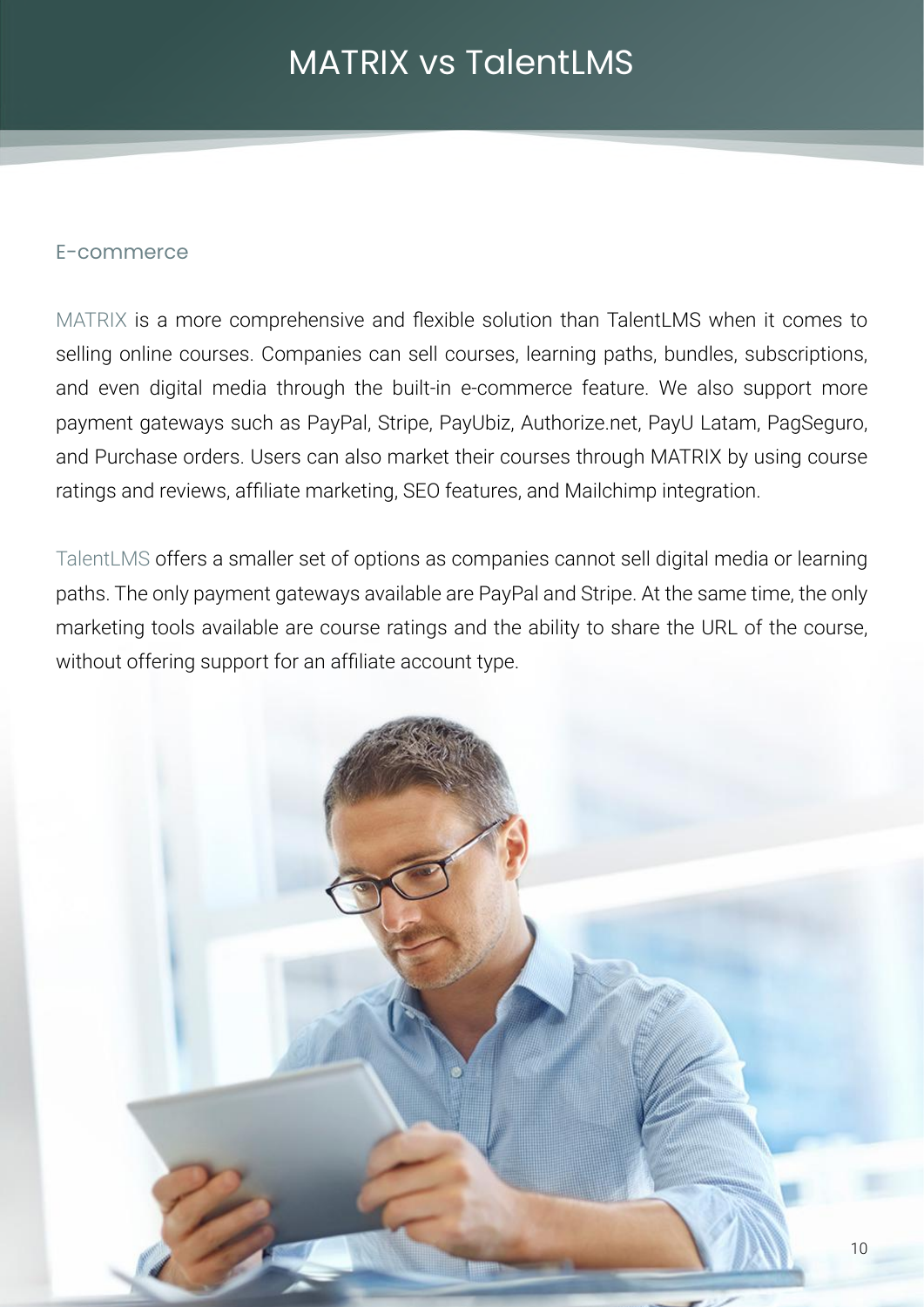Here is a list of some of the features included with MATRIX that are not supported by TalentLMS:

## User interface

- Graphical dashboards for all user types
- Terminology
- Activity display

## Content

- Learning paths with goals
- Prerequisite certificates
- Content sync

## Collaboration

- Chat
- Teams

## Assessment

- Debate, team, Dropbox, LTI, discussion, attendance, and offline assessments
- Personalized assessments
- Rubrics
- Scores
- Competency-based learning
- Question banks
- Peer reviewed assessments
- Customizable dashboard widgets
- Support for more than 40+ languages
- Path templates
- Badge builder
- Graphical badges gallery
- Automatic language translation of messages and forum posts
- Graphical resources catalog
- Mastery and competencies
- Archiving learners
- Archiving courses
- Social networking
- Public blog
- Wikis
- Public profiles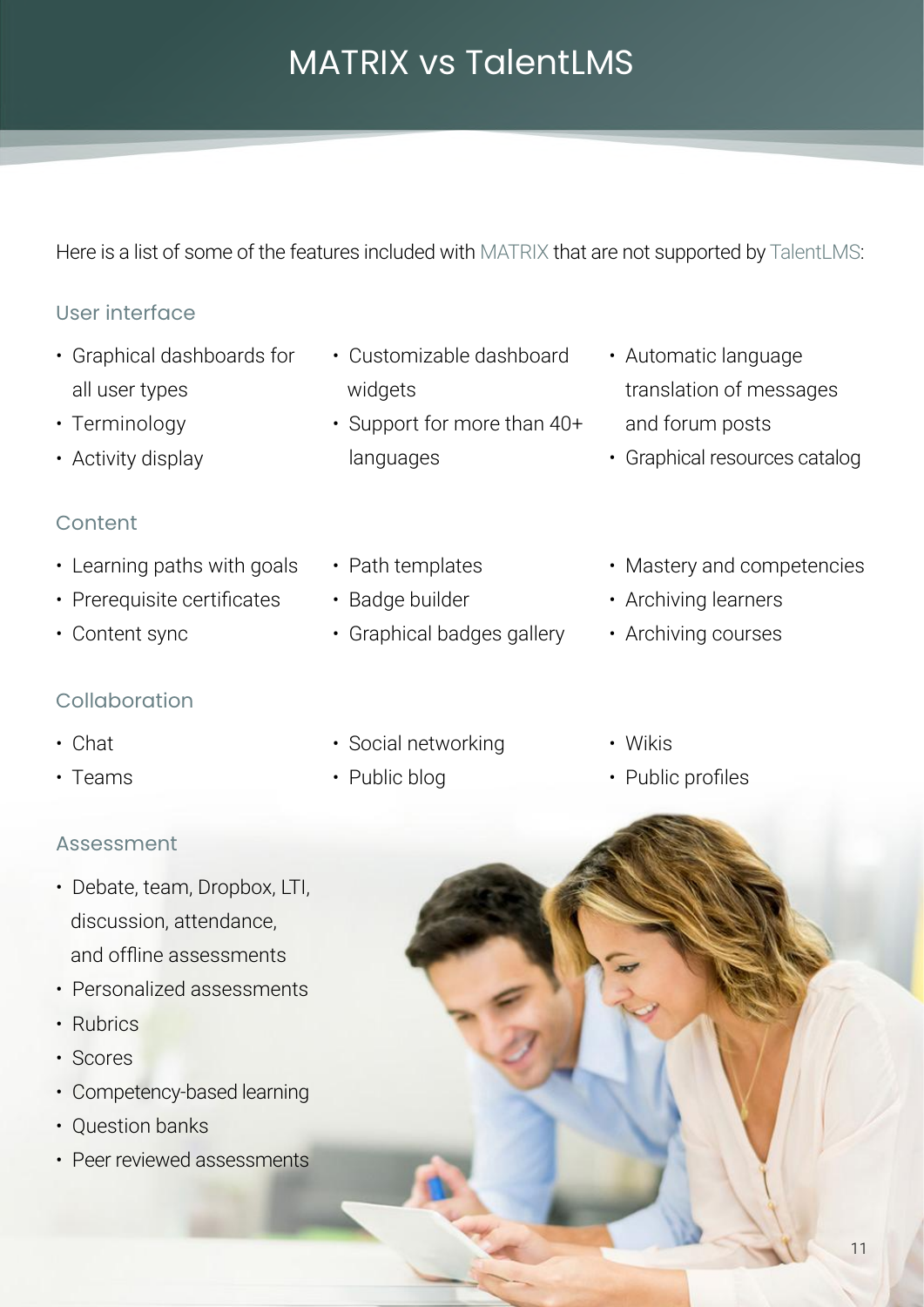## E-commerce

- Support for digital media
- Selling learning paths

## Integrations

- Integration with your own email server
- Salesforce
- Office 365
- OneDrive

## Web conferencing tools

- Webex integration
- Google Meet

## Payment gateways

- PayPal Payments Pro
- 

## **Other**

- Super administrator, manager, affiliate, and teaching-assistant account types
- Resell under your own brand
- Learner help desk
- Waitlists
- Selling subscriptions
- Affiliate marketing
	- LTI, QTI, and CCF standards Go1
- Mailchimp
- CometChat
- Panopto
- MS Immersive Reader
- Course reviews
- SEO features
- 
- Udemy
- LinkedIn Learning

- MS Teams
- PagSeguro
- Flywire



- Kaltura
	-
	- PayUbiz
	- PayU Latam
	- Attendance tools
	- Trash can
	- Integration with your own email server
	- Custom terminology
- Authorize.net
-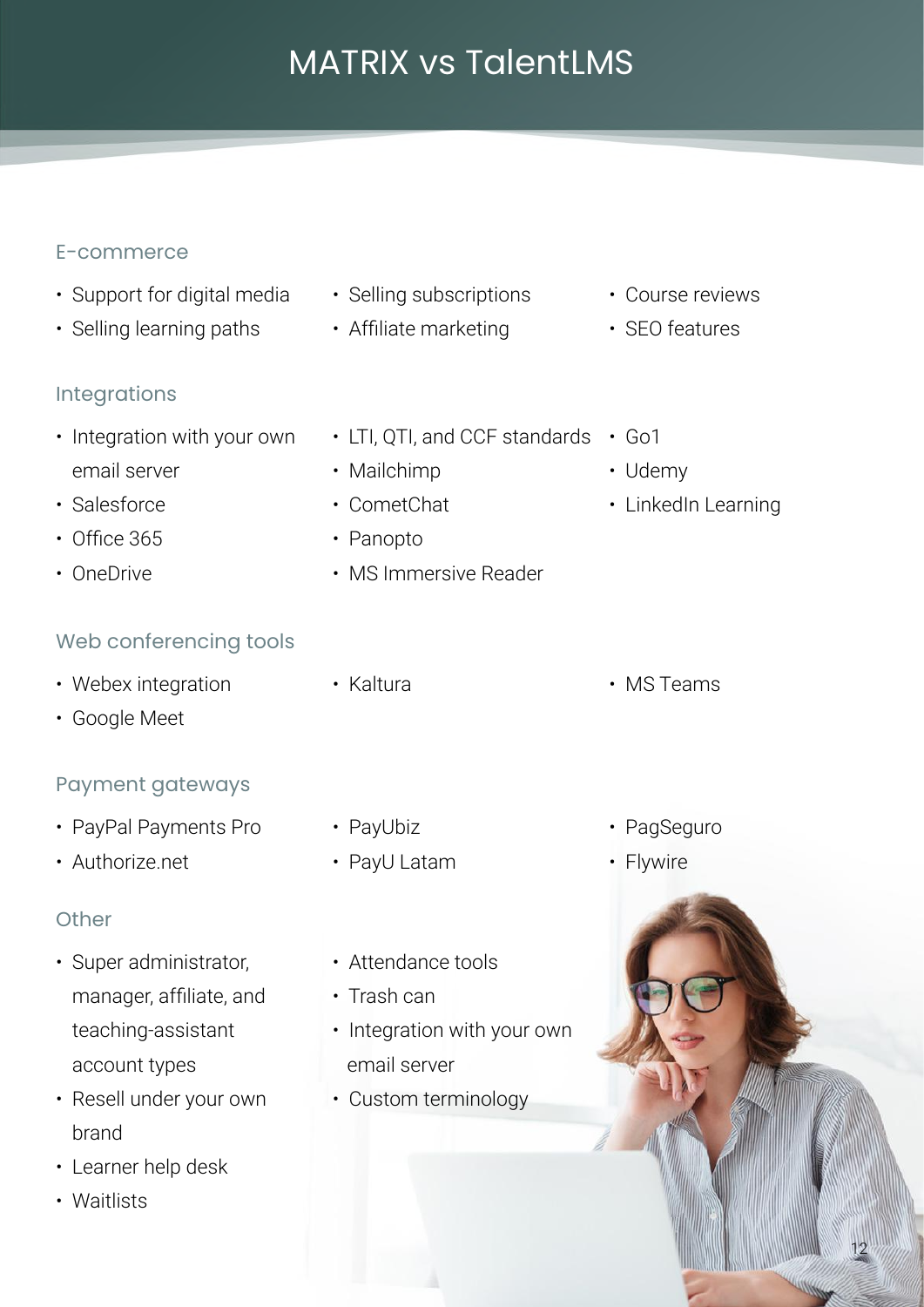# <span id="page-12-0"></span>Cost

MATRIX LMS plans range from \$549/month for 100 active learners (monthly billing), to \$4,699/month for 3,500 active learners (monthly billing). There is a discount for yearly billing. There are no setup fees, cancellation fees, storage fees, bandwidth fees, support fees, or other hidden costs. MATRIX offers advanced features, such as full e-commerce functionality in each of the pricing plans.

TalentLMS offers two types of plans, the standard type that limits the number of users registered on the portal and the active type that limits the number of active users on the portal. Active plans range between \$159/month (monthly billing) for 40 active users and \$599/month for 500 active users. The Premium Active plan costs an additional \$2 for each user above the 500 active users limit so the Premium Active plan for 1000 active users would cost \$1,599/ month. They also offer an Enterprise plan for sites with over 500 active users/month.

Although MATRIX may seem a bit more expensive than TalentLMS, it provides a larger set of features for the same amount of users. In fact, all plans benefit from the full range of MATRIX features.